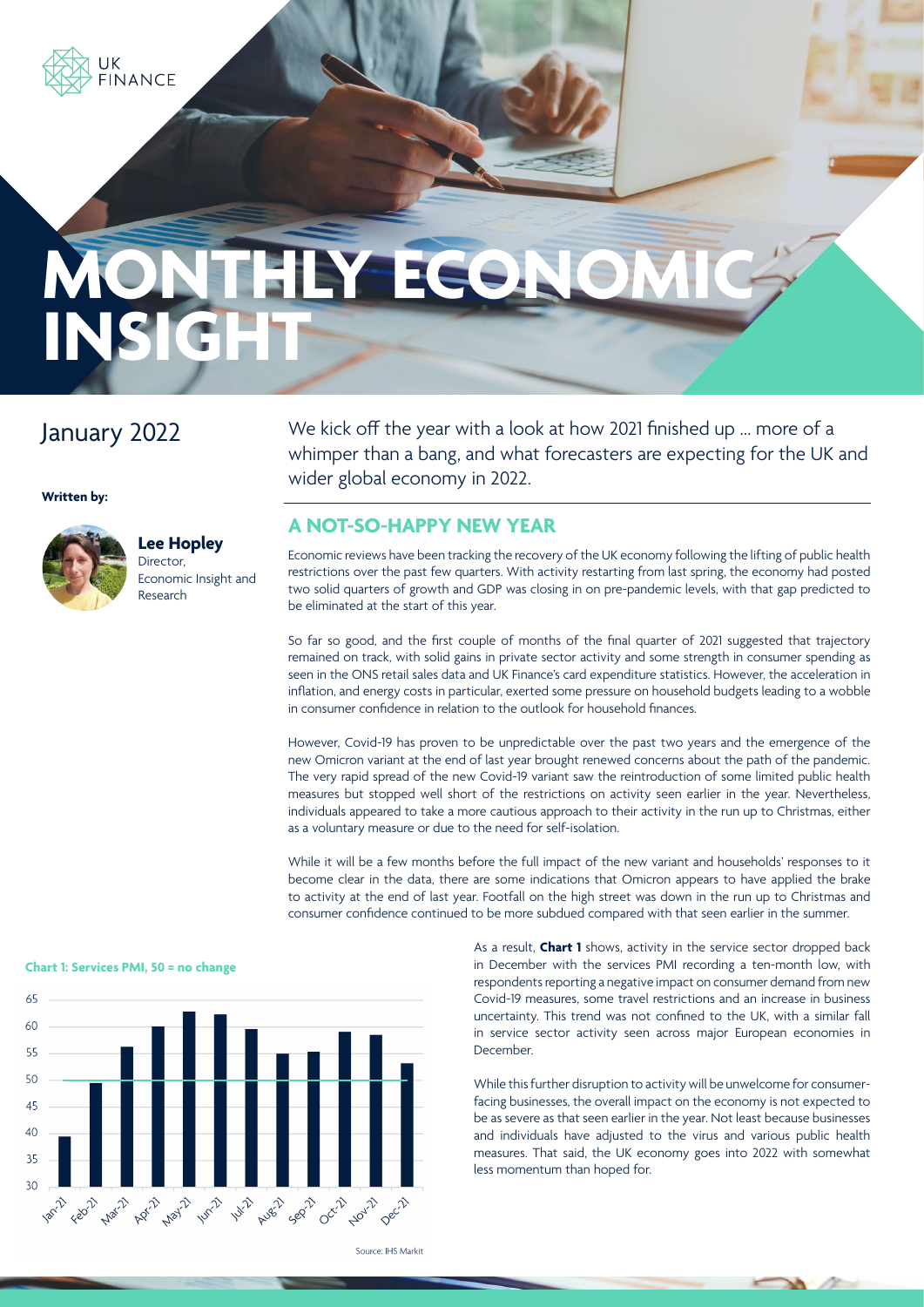#### **WHAT'S IN STORE IN 2022?**

While the recent Covid-19 developments will likely delay the UK economy's return to pre-pandemic levels, so far at least, it does not look like it will put growth into reverse.

The average independent forecast for UK GDP growth in 2022, as reported by HM Treasury, was 4.7 per cent in December, with household consumption continuing to be the main driving force this year. It is important to note that this recovery is likely to be uneven across both industry sectors and regions. Factored into those forecasts will be the recovery challenges which emerged last year and are expected to persist into 2022 – namely inflationary pressures and supply chain constraints.

With CPIH inflation rising sharply to 4.6 per cent in November last year and predicted to accelerate further through spring of this year, there will be a real squeeze on household incomes this year. While there will be a boost to the national minimum wage in April, private sector pay settlements are expected to fall behind price increases. In addition, many individuals will also see higher National Insurance contributions from April, and the increased employer contribution may be another factor holding down pay rises. However, the upside for the consumer outlook is the relatively positive prospects for the labour market. Fears that the end of furlough would prompt a wave of job losses do not show signs of materialising.

The second major challenge built into this year's forecast is persistent supply chain bottlenecks, which contributed to some of the slowdown in growth during the autumn. The reopening of economies around the world brought a rebound in demand that supply failed to match, together with shortages of shipping containers and port congestion. This has led to shortages in materials from electronic components to PVC (used in vinyl records). We've seen the impact in the survey data – including extended lead times, reduced orders and rising prices. Economists expect these challenges to unwind, but not swiftly. New production capacity will take time to come on stream and Covid-19 related restrictions will see some persistence of supply tightness. A recent CIPS survey of its supply chain managers confirms that business expect likewise, with more than seven in ten UK managers expecting supply chain disruptions to last for six months or more.

The next step in the UK's Brexit journey could also add to these frictions. From the beginning of this year EU imports will face increased administration and checks that had previously been delayed. Depending on the preparedness of border controls and businesses, this may well further add to supplyside issues as exporters and importers navigate the new paperwork.

#### **FASTEST GROWING ECONOMY IN THE G7?**

The shape of the recovery in other developed economies looks much like the forecast for the UK (**Chart 2**). The OECD expects global growth to ease from 5.6 per cent in 2021 to 4.5 per cent this year as the post-pandemic bounce fades in developed economies and support from monetary and fiscal stimuli is tapered. Employment rates are also expected to return to pre-pandemic levels by the end of 2022.

OECD forecasts also note that supply chain bottlenecks, labour shortages and rising prices, prevalent in the UK, are also contributing to a loss in growth momentum across all developed economies going into 2022. While inflationary pressures globally are expected to ease, upside risks remain. The Bank of England has already responded by raising Bank Rate in December and the US Federal Reserve and European Central Bank are tapering asset purchases. In the US, the Fed policy rate is also expected to be gradually increased through this year.

While the unprecedented level of support that governments' have provided throughout the pandemic has put pressure on public finances, the recovery job is not yet done. As we have seen with the Omicron variant, governments, including in the UK, will need to re-orient spending towards rebuilding resilience in healthcare, education and retraining, in addition to commitments made on infrastructure and the move to net zero.

Additional actions will also be required on ensuring that the high vaccination rates seen in developed economies can be replicated in lower income economies to minimise risks of new variants and to avoid exacerbating global growth imbalances.

Aside from economic risks and challenges in the year ahead, politics will continue to the 'interesting' US midterms, and the French presidential elections later this year.

*Note: While* **Chart 2** *does point to a more rapid expansion in UK GDP than other G7 economies this year, that's not quite the full picture. The UK economy is largely facing the same growing pains as other developed economies as the world recovers from the pandemic and as* **chart 3** *illustrates, as of 2021 Q3, the UK was far from leading the pack on closing in on pre-pandemic levels of output.*





#### **Chart 3: Percentage change in GDP 2021 Q3 compared with pre-Covid-19 (2019 Q4)**



Source: ONS

Source: OECD